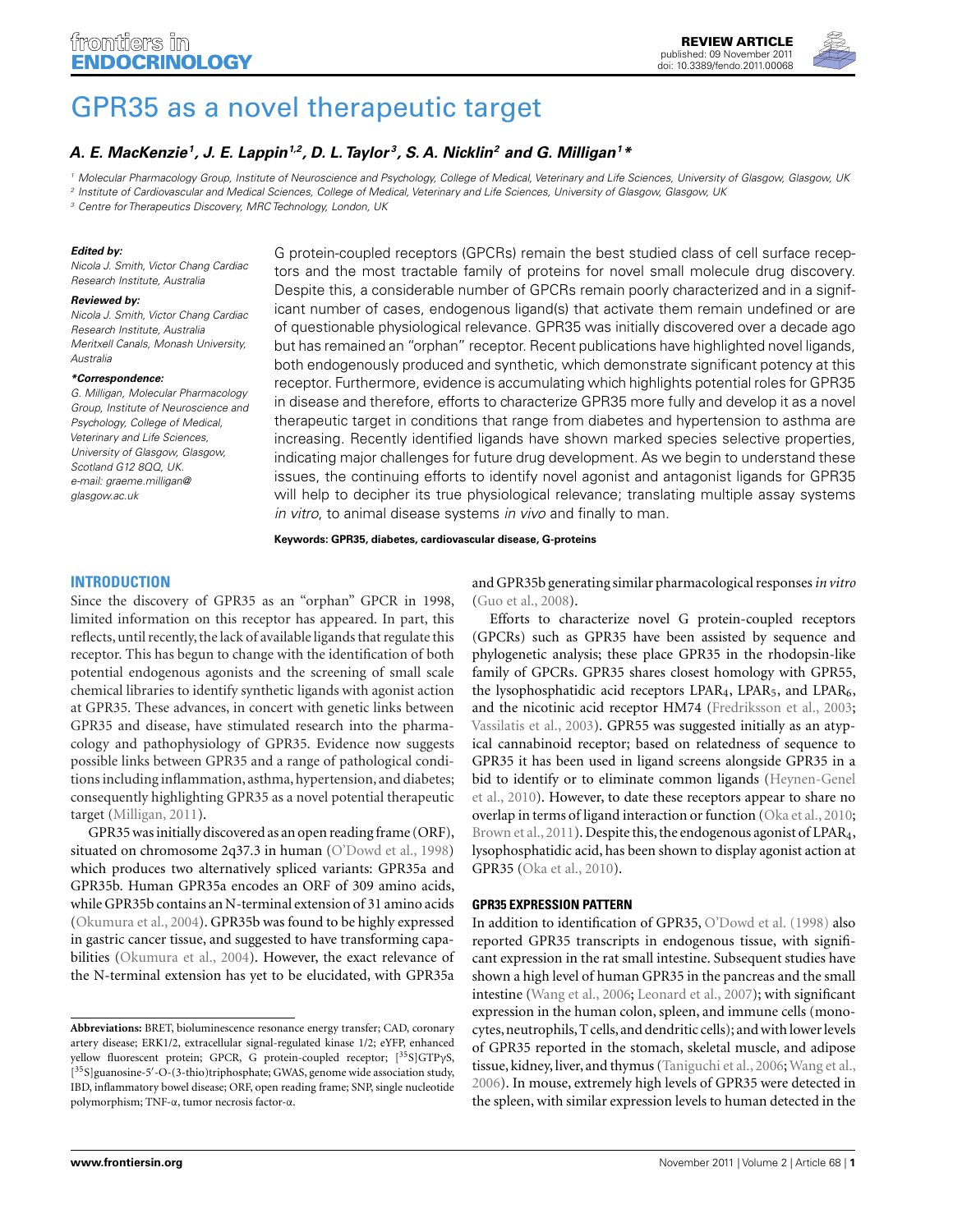sma[ll intestine, colon, stomach, thymus, and adipose tissue \(](#page-9-0)Wang et al., [2006](#page-9-0)). In rat there is high expression of GPR35 in the spleen and colon, dorsal root ganglion, and uterus [\(Taniguchi et al., 2006;](#page-9-0) [Ohshiro et al., 2008\)](#page-9-0); and moderate expression in cerebrum, heart, liver, bladder, and spinal cord has been reported [\(Taniguchi et al.,](#page-9-0) [2006;](#page-9-0) [Ohshiro et al.](#page-9-0), [2008;](#page-9-0) [Cosi et al., 2010](#page-8-0)).

#### **GPR35 POLYMORPHISMS**

Correlation between single nucleotide polymorphisms (SNPs) and disease incidence can hint at links between a gene and disease and may promote interest in the development of novel therapeutics. The coding and intergenic region surrounding GPR35 is substantially polymorphic, with various publications to date reporting around 70 SNPs, six of which have been associated with disease. The first paper to document GPR35 SNPs employed a genome wide association study (GWAS) and focused on genetic variation associated with type 2 diabetes [\(Horikawa et al.](#page-8-0), [2000](#page-8-0)). Whilst sequencing chromosome 2q37.3 in a diabetic Mexican– American population, 19 polymorphisms were identified within GPR35, with an additional 40 located in the intergenic regions situated  $5'$  and  $3'$  to GPR35; 4 of which were found to show some association with type 2 diabetes [\(Horikawa et al.](#page-8-0), [2000](#page-8-0)). The majority of SNPs identified by Horikawa and colleagues, were also identified in a GWAS aiming to resolve terminal deletions on chromosome 2q37 associated with Albright hereditary osteodystrophy and mild mental retardation. This study found that patients lacked o[ne copy \(either maternal or paternal\) of GPR35 \(](#page-9-0)Shrimpton et al., [2004](#page-9-0)). However, it should be noted that chromosomal deletions at 2q37 were not mapped specifically to GPR35, but to a 3 Mb region containing at least 30 other genes which may also contribute to the Albright phenotype. Additionally, a computerized GWAS reported implications for GPR35 in the pathology of atherosclerotic plaque formation, with a non-synonymous SNP (Ser294Arg) located in the predicted intracellular C-terminal tail, significantly associated with the burden of coronary artery calcification (quantified by computed tomography), a measure of atherosclerotic plaque development and coronary artery disease (CAD) risk in a patient cohort [\(Sun et al.](#page-9-0), [2008](#page-9-0)). These authors postulated that Ser294Arg may have significant implications for receptor–protein interactions [\(Sun et al.](#page-9-0), [2008](#page-9-0)) because this variation might alter the phosphorylation pattern of GPR35. However, this hypothesis is yet to be tested directly. Lastly, a GWAS for early on-set inflammatory bowel disease (IBD) linked an SNP within GPR35 (rs4676410) to ulcerative colitis [\(Imielinski et al., 2009](#page-8-0)). However, as with the four SNPs associated with type 2 diabetes, the authors did not comment specifically on the potential contribution of GPR35. Interestingly, however, a clinical study of CAD risk factors highlighted a significant statistical link between the incidence of CAD and irritable bowel syndrome [\(Yarur et al.,](#page-9-0) [2011\)](#page-9-0). These findings, along with the therapeutically relevant tissue expression pattern of GPR35, suggest potential roles for GPR35 in diabetes, cardiovascular disease, and IBD.

## **METHODS USED TO IDENTIFY GPR35 LIGANDS**

In order to better characterize GPR35, a number of studies have screened commercially available chemical libraries in a bid to identify potential ligands which may act at GPR35. A number

of techniques commonly used to explore the pharmacology and ligand binding of orphan GPCRs have been employed in GPR35 screening and are discussed below.

## **β-ARRESTIN-2 RECRUITMENT**

Measurement of β-arrestin-2 recruitment to an agonist ligand– receptor complex is a useful and efficient method of gathering substantial data regarding ligand efficacy and potency for many GPCRs. Publications have reported using various β-arrestin-2 based assays and GPR35 generally produces strong signal to background in such assays. For example, [Jenkins et al.](#page-8-0) [\(2010\)](#page-8-0) screened the Prestwick Chemical Library to identify ligands with agonism at GPCR using a bioluminescence resonance transfer (BRET) assay. In this approach human and rat GPR35 were modified by introducing both an N-terminal epitope-tag and C-terminal in-frame fusion of enhanced yellow fluorescent protein (eYFP). These were then co-transfected into HEK293 cells with *Renilla* luciferasetagged β-arrestin-2. Following addition of the luciferase substrate coelenterazine-h, agonist activation of GPR35 resulted in interaction between GPR35 and β-arrestin-2 and substantial BRET signal that was dependent on agonist concentration. An alternative GPR35-β-arrestin-2 assay to explore GPR35 pharmacology was recently reported using the "Tango™" system. This method utilizes a protease-tagged β-arrestin-2 which cleaves GPR35 at a modified c-terminal encoding a β-lactamase transcription site. β-lactamase then becomes the reporter gene for which FRET technology can measure a fluorescent signal [\(Deng et al., 2011\)](#page-8-0). Two further variants of the β-arrestin-2 interaction technology have also been used to identify and characterize GPR35 agonists. The first of these is based on high content analysis of the translocation of a GFP-tagged form of β-arrestin-2 [\(Zhao et al.](#page-9-0), [2010\)](#page-9-0), whilst the "PathHunter®" assay kit produced by DiscoveRx has also been employed to measure both ligand potency and species selectivity of zaprinast and kynurenic acid at human and rat orthologs of GPR35 [\(Jenkins et al.](#page-8-0), [2011](#page-8-0)). This assay is based on a complementation system of fragments of β-galactosidase linked to either GPR35 or β-arrestin-2. Importantly, the nature of β-arrestin-2 recruitment to the cell membrane upon ligand activation contributes to both desensitization and internalization of the receptor protein complex, therefore, the signals generated from this assay are essentially inde[pendent](#page-8-0) [of](#page-8-0) [G-protein](#page-8-0) [activation](#page-8-0) (Hamdan et al., 2005; DeWire et al., [2007](#page-8-0)). This may be a limitation in assessing certain aspects of receptor function; however, publications have primarily used this method to identify initial ligand hits and subsequently employed downstream signaling assays to provide secondary confirmation of ligand receptor interactions [\(Zhao et al.](#page-9-0), [2010;](#page-9-0) [Jenkins et al.,](#page-8-0) [2011\)](#page-8-0).

## **GUANINE NUCLEOTIDE BINDING ASSAYS**

[<sup>35</sup>S]guanosine-5'-O-(3-thio)triphosphate ([<sup>35</sup>S]GTPγS) assays measure the guanine nucleotide exchange process which occurs on Gα subunits upon GPCR activation and by using an analog of GTP which is resistant to the GTPase activity of the Gα subunit, trap the active complex.  $[35S] GTP\gamma S$  assays are popular as they allow monitoring of GPCR activation at an early stage of the signal transduction pathway and can be performed in cell membrane preparations.  $[35S]GTP\gamma S$  binding assays have been most widely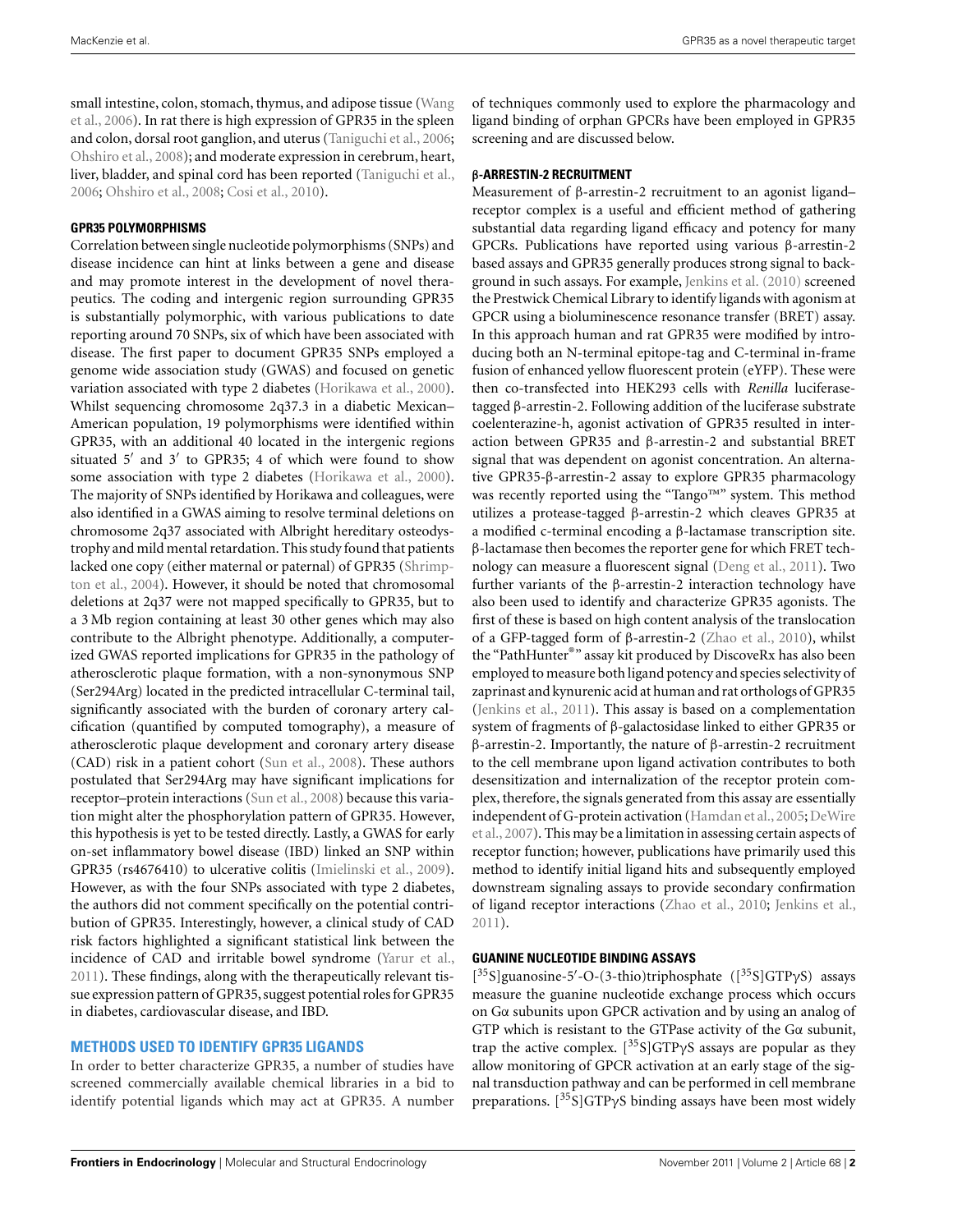used in the measurement of GPCRs that couple to the Gαi/o family of G-proteins – a result of higher  $Ga<sub>i/o</sub>$  expression in cell membranes and a higher guanine nucleotide exchange rate compared with other G-proteins. Additionally, GPCR–G-protein fusions and immunoprecipitation of  $[35S] GTP\gamma S$  labeled G $\alpha$  subunits have enabled measurement of activation of  $Ga_{q}$ ,  $Ga_{12}/13$ , or  $Ga_{s}$  via modifications of the standard [<sup>35</sup>S]GTPγS assay [\(Milligan, 2003](#page-8-0)). Both the standard  $\left[\right]^{35}S\right]GTP\gamma S$  binding assay and the immunoprecipitation  $[35S] GTP\gamma S$  assay have been used to demonstrate GPR35 activation by kynurenic acid [\(Wang et al.](#page-9-0), [2006\)](#page-9-0) or ligands from the Prestwick Chemical Library [\(Jenkins et al.](#page-8-0), [2010;](#page-8-0) **Figure 1**).

## **CALCIUM MOBILIZATION ASSAYS**

Further downstream, GPCR activation can be monitored by measuring ligand induced changes in second messenger levels and pathways. These include assays which detect modulation of intracellular cAMP, inositol phosphates, and  $Ca^{2+}$  levels. Calcium mobilization assays are among the most widely used functional assays for GPCR screening. Historically,  $Ca^{2+}$  assays have been used to measure  $Ga_q$  mediated calcium release from the endoplasmic reticulum; measured by the addition of a  $Ca^{2+}$  sensitive dye which alters fluorescence upon binding of  $Ca^{2+}$ . More recently, this assay has been adapted to allow measurement of  $Ga<sub>s</sub>$ ,  $Ga<sub>i/o</sub>$ , and  $Ga_{12/13}$  responses through the  $Ca^{2+}$  pathway, via the use of G-protein chimeras and promiscuous G-proteins [\(Kostenis et al.,](#page-8-0) [2005;](#page-8-0) [Milligan and Kostenis, 2006\)](#page-8-0). Such  $G\alpha_q$  chimeras are generated by substitution of, usually, the last five, but sometimes more, amino acids of the  $Ga<sub>q</sub>$  carboxyl terminus with the corresponding residues of G $\alpha_s$ , G $\alpha_{i/0}$ , or G $\alpha_{12/13}$ , to create G-proteins that alter



their GPCR-coupling specificity but that still link to phospholipase C-mediated regulation of intracellular  $Ca^{2+}$  levels. Expression of so called "promiscuous" G-proteins ( $G\alpha_{15}$  and  $G\alpha_{16}$ ; Kostenis et al., [2005\)](#page-8-0) which interact with a broad range of GPCRs can also result in activation of the  $Ca^{2+}$  pathway. Such  $Ca^{2+}$  mobilization assays have been particularly useful in searches for ligands which act upon"orphan"GPCRs,for which there has often been no information available regarding the subsets of G-proteins or the signal pathways usually regulated upon receptor activation. Indeed, two of the earliest studies to identify GPR35 agonists used calcium mobilization assays to show agonist activated GPR35 mediated changes in  $[Ca^{2+}]$ ; via addition of zaprinast [\(Taniguchi et al.,](#page-9-0) [2006\)](#page-9-0), and kynurenic acid [\(Wang et al., 2006](#page-9-0)).

#### **YEAST-BASED ASSAYS**

The chimeric G-protein approach has also been applied to yeast model systems, most usually via manipulation of the mating response pathway in *Saccharomyces cerevisiae*. Deletion of the single GPCR in haploid yeast can allow heterologous expression and measurement of functional mammalian GPCRs without interference f[rom other receptors and signaling pathways \(](#page-8-0)Dowell and Brown, [2009\)](#page-8-0). Chimeric yeast transplants are generated in much the same way as with the  $Ga<sub>q</sub>$  chimeras: by altering the last five C-terminal amino acids of the endogenous Gα to those of a mammalian G-protein of interest. Such a yeast assay has been used to confirm GPR35 activity and  $Ga_{13}$  G-protein coupling of Prestwick Chemical Library hits identified initially using β-arrestin-2 assays [\(Jenkins et al., 2010](#page-8-0)). However, caution must be applied when analyzing data obtained from assays employing chimeric G-proteins; as the chimeras only contain a small fragment of the original Gprotein: independent assays must be employed to confirm findings using full length, unmodified G-proteins.

#### **ERK1/2 MAP KINASE PHOSPHORYLATION**

One of the more popular signaling pathways to be measured following GPCR activation is the extracellular signal-regulated kinase 1/2 (ERK1/2) mitogen-activated kinase pathway. This reflects that most GPCRs generate signals that intersect with and alter the activity of proteins within this cascade. GPCRs can influence ERK1/2 signaling through a variety of means including modulation of protein kinase A (via G $\alpha_s$ ), protein kinase C (via G $\alpha_q$  and G $\alpha_o$ ), the Gα<sub>i</sub> subunit βγ dimers, and β-arrestins [\(Luttrell](#page-8-0), [2003;](#page-8-0) [Tohgo et al.,](#page-9-0) [2003\)](#page-9-0). Thus, ERK1/2 assays incorporate multiple G-protein signals that converge within the same cell, generating an experimental system that can measure GPCR activation without prior knowledge of G-protein coupling. Phospho-ERK1/2 immunoblotting has been used to demonstrate ligand activation of GPR35, whereby an upstream kinase phosphorylates specific threonine and tyrosine residues, which can be measured using phospho-specific antibodies that recognize these modifications. For example, 2-oleoyl lyso[phosphatidic acid](#page-8-0) [\(Oka et al., 2010](#page-9-0)[\) and tyrophostin-51 \(](#page-8-0)Deng et al., [2011](#page-8-0)) were identified as GPR35 agonists using such assays. Furthermore, ERK1/2 activation assays have also been used to illustrate GPCR–G-protein coupling specificity: by use of pertussis toxin, which abolishes  $Ga_{i/o}$  mediated responses, pamoic acid, and zaprinast were shown to activate human GPR35 in a  $G\alpha_{i/0}$ -dependent manner [\(Zhao et al., 2010\)](#page-9-0).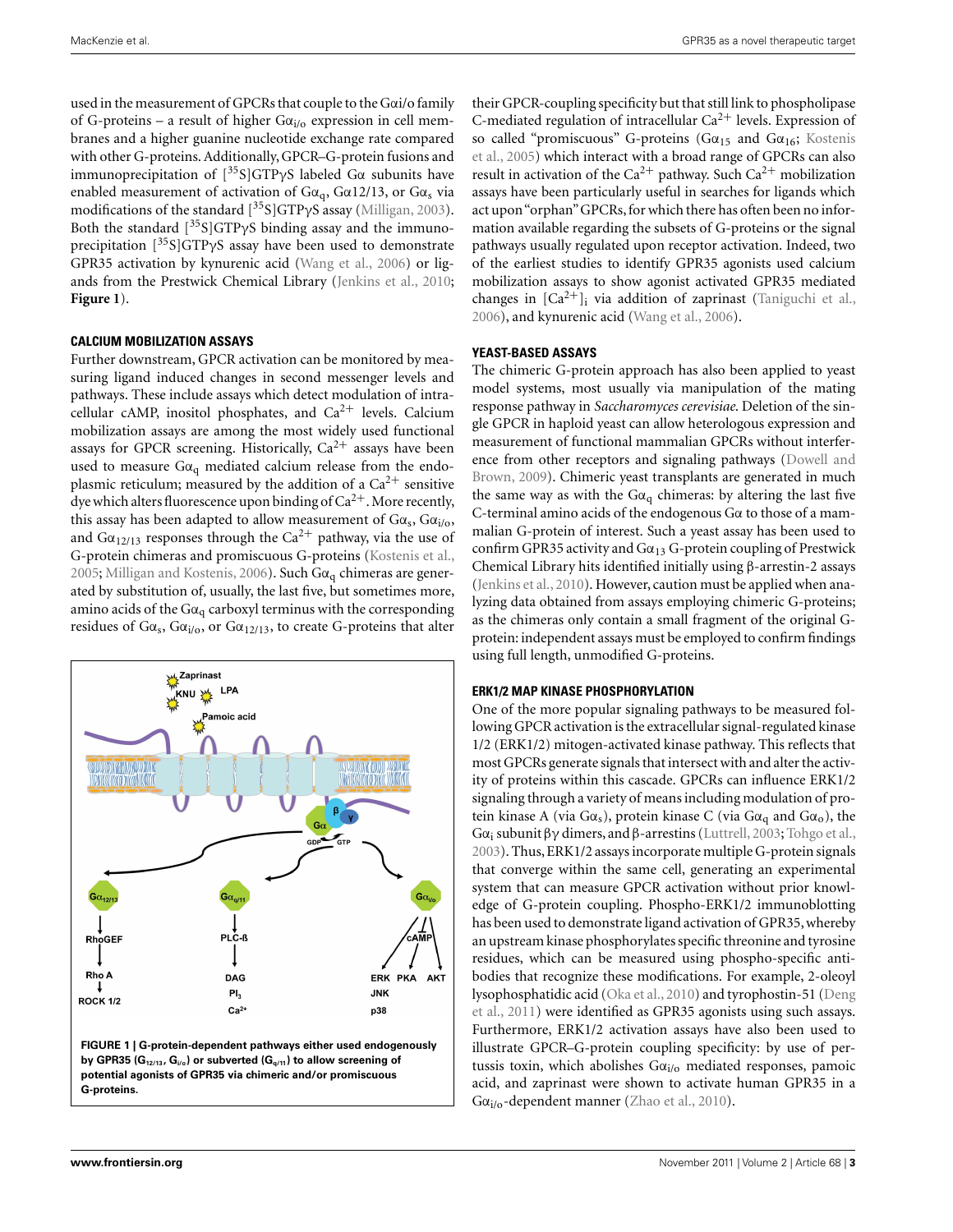## **RECEPTOR INTERNALIZATION**

Receptor internalization studies have also been used to visualize and quantify the process of endocytosis which often ensues in response to occupancy of a GPCR with high efficacy ligands [\(Marchese et al., 2008\)](#page-8-0). By modifying GPR35 to encode an external N-terminal epitope-tag, it is possible to carry out fluorescence imaging via immunostaining whilst simultaneously performing "on-cell" quantification analysis. Studies which have benefited from these techniques include those which have identifie[d kynurenic acid as an endogenous ligand at GPR35 \(](#page-9-0)Wang et al., [2006](#page-9-0)), pamoic acid [\(Zhao et al., 2010](#page-9-0)), and most recently tyrophostin-51 [\(Deng et al.](#page-8-0), [2011](#page-8-0)). These assays all demonstrated receptor internalization in response to appropriate ligand activation at GPR35.

# **ENDOGENOUS GPR35 LIGANDS KYNURENIC ACID**

To explore the mechanisms by which GPR35 mediates signaling endogenously, successful ligand identification is imperative. The tryptophan metabolite kynurenic acid (4-oxo-1H-quinoline-2-carboxylic acid; **[Table 1](#page-4-0)**) was the first reported agonist ligand for GPR35 that is generated endogenously and is present in many tissues including the brain, pancreas, colon, kidney, lung, intestine, spleen, and muscle. In addition to acting as a potential GPR35 agonist kynurenic acid also acts as a glycine and allosteric site antagonist of the glutamate N-methyl-p-aspartate (NMDA)-receptor ion channel complex; and as a non-competitive antagonist at the  $\alpha$ 7 nicotinic acetylcholine receptor [\(Hilmas et al., 2001](#page-8-0); [Stone](#page-9-0), [2001;](#page-9-0) [Prescott et al., 2006](#page-9-0)). The ability of kynurenic acid to activate and internalize human, rat, and mouse orthologs of GPR35 at micromolar concentrations was initially demonstrated by [Wang et al.](#page-9-0) [\(2006](#page-9-0)). Using a  $Ca^{2+}/a$ equorin assay, this group also demonstrated that kynurenic acid could increase intracellular calcium levels whilst coupling to the chimeric G-proteins  $Gq_{0.5}$ ,  $Gq_{19}$ , and also the pertussis toxin-sensitive G<sub>i/o</sub> pathway by employing a  $[^{35}S]GTP\gamma S$ binding assay [\(Wang et al.](#page-9-0), [2006](#page-9-0)). However, it may be important to consider the concentrations of kynurenic acid required to activate GPR35 *in vitro* and compare these with endogenous levels *in vivo*. Although plasma kynurenic acid levels are often reported in nanomolar concentrations in humans, kynurenic acid can be increased to micromolar concentrations in inflammatory states. Interestingly, a recent publication demonstrated that kynurenic acid levels are elevated during inflammation in colon cancer patients [\(Walczak et al.](#page-9-0), [2011](#page-9-0)). Furthermore, levels of kynurenic acid have also been reported to increase in the kidney, lung, intestine, spleen, and muscles in rats suffering chronic renal failure [\(Pawlak et al., 2002\), in spontaneously hypertensive rats \(](#page-9-0)Mizutani et al., [2002\) and in the urine of type 2 diabetic primates \(](#page-9-0)Patterson et al., [2011\)](#page-9-0). Additionally, it is argued that the measurement of endogenous concentrations can be underestimated by dilution factors occurring during the measurement process, whereby concentrations may be misjudged at the receptor complex, and may [actually be potentially more potent than recorded \(](#page-9-0)Wang et al., [2006](#page-9-0)). A subsequent publication assessing endogenous concentrations in rodent small intestine also reported endogenous kynurenic acid at micromolar levels [\(Kuc et al.](#page-8-0), [2008\)](#page-8-0); suggesting that kynurenic acid could feasibly be an endogenous agonist at rodent GPR35. Meanwhile, evidence relating to the activation of GPR35 by kynurenic acid in humans remains inconsistent across the literature. These discrepancies may be a result of variation in the techniques which are employed to quantify the ligand potency. For example, [Oka et al.](#page-9-0) [\(2010\)](#page-9-0) were unable to generate a response at human GPR35 to kynurenic acid when measuring intracellular  $[Ca<sup>2+</sup>]$ , nor were they able to demonstrate GPR35 internalization following transfection of a fluorescently tagged form of human GPR35. Further contrasting data has emerged from [Jenkins et al.](#page-8-0) [\(2011](#page-8-0)) who reported via a BRET-based β-arrestin-2 interaction assay that although kynurenic acid can activate human GPR35, potency is low and at least 100 fold lower than at the rat ortholog.

## **LYSOPHOSPHATIDIC ACID**

Although [Oka et al.](#page-9-0) [\(2010\)](#page-9-0) were unable to record a response at GPR35 via kynurenic acid, they did observe that lysophosphatidic acid (2-hydroxy-3-phosphonooxypropyl) (Z)-octadec-9-enoate), particularly 2-oleoyl LPA, acted as an agonist at GPR35. LPA is a simple bioactive phospholipid, present in biological fluids such as serum an[d plasma, with notable tissue levels in the brain \(](#page-9-0)Sugiura et al., [1999;](#page-9-0) [Noguchi et al., 2009\)](#page-9-0). LPA has many cellular effects, including cellular proliferation, prevention of apoptosis, cell migration, cytokine and chemokine secretion, platelet aggregati[on, smooth muscle contraction, and neurite retraction \(](#page-8-0)Aoki et al., [2008](#page-8-0)). A number of GPCRs are reported to be responsive to LPA including LPA<sub>1</sub> (EDG2), LPA<sub>2</sub> (EDG4), LPA<sub>3</sub> (EDG7), LPA<sub>4</sub> (GPR23), LPA<sub>5</sub> (GPR92), LPA<sub>6</sub> (P2Y5), and GPR82. [Oka et al.](#page-9-0) [\(2010](#page-9-0)) identified LPA as a GPR35 agonist whilst screening endogenous and structurally related GPR55 ligands in HEK293 cells stably expressing GPR35.While the GPR55 ligands were unable to induce  $[Ca^{2+}]$ <sub>i</sub> mobilization, the structurally related analogs 2-oleoyl lysophosphatidic acid (LPA), 2-arachidonoyl LPA, 1-oleoyl LPA, and 1-palmtoyl LPA did demonstrate an ability to mobilize  $[Ca^{2+}]_i$ in these cells. In addition, a number of *in vitro* assays including ERK1/2 phosphorylation, GTP-bound RhoA protein quantification and internalization assays were also employed. Overall these provide a robust data set, which could shift the focus of the true functional endogenous ligand from kynurenic acid to LPA, at least at the human receptor. Interestingly, LPA has been associated with peripheral nociception in mouse [\(Renback et al., 1999\)](#page-9-0), the regulation of blood pressure and atherosclerotic plaque formation (Smyth et al., 2008), and cancer cell invasion (Mills and Moolenaar, [2003\)](#page-9-0).

## **SYNTHETIC GPR35 LIGANDS**

# **ZAPRINAST**

Synthetic ligands have proved invaluable in the characterization of GPR35, with moderately potent agonists, and more recently, antagonists, becoming available to facilitate receptor characterization efforts and a small number of *in vivo* research efforts (**[Table 1](#page-4-0)**). The synthetic chemical zaprinast (5-(2-propoxyphenyl)-1H-  $[1,2,3]$ triazolo $[4,5-d]$ pyrimidin-7(4H)-one) is currently the standard GPR35 agonist. Zaprinast was initially shown to allow GPR35 coupling to the  $G_i$ <sub>l</sub> and  $G_i$ <sub>6</sub> pathways using a calcium mobilization assay, in a manner that is distinct from the well-known effects of this ligand as an inhibitor of cyclic GMP phosphodiesterases [\(Taniguchi et al., 2006](#page-9-0)). [Jenkins et al.](#page-8-0) [\(2010](#page-8-0)) have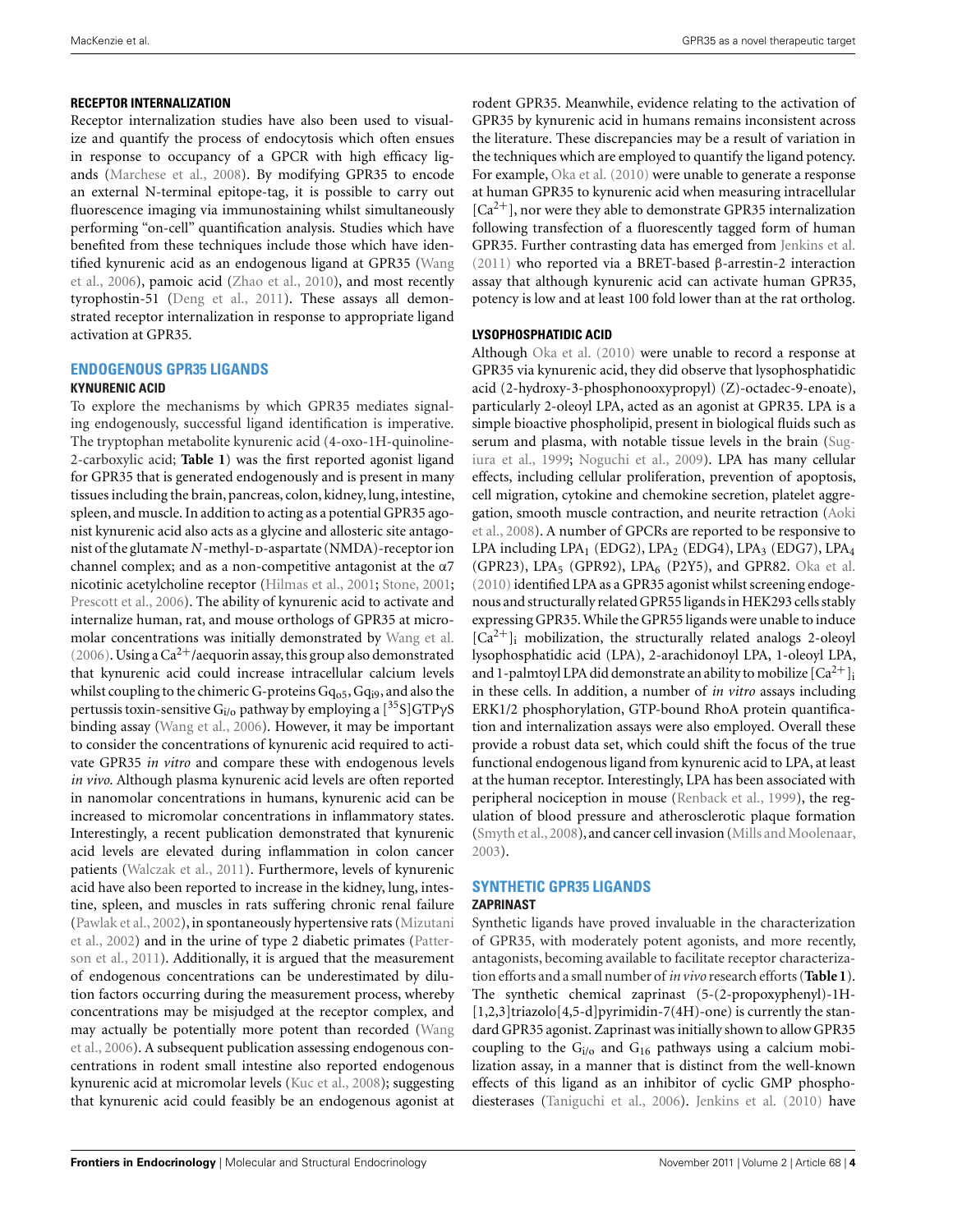# <span id="page-4-0"></span>**Table 1 | GPR35 ligands, their chemical structures and reported potency values.**

|                        | <b>Compound name</b> Chemical structure | <b>Experimental</b><br>system                                                 | Human GPR35<br>$(pEC_{50}/pIC_{50})$ | <b>Rat GPR35</b><br>$(EC_{50}/IC_{50})$ | Reference                                             |
|------------------------|-----------------------------------------|-------------------------------------------------------------------------------|--------------------------------------|-----------------------------------------|-------------------------------------------------------|
| Agonists               |                                         |                                                                               |                                      |                                         |                                                       |
| Cromolyn               |                                         | $\beta$ -arrestin-2 interaction assay                                         | 5.12                                 | 5.36                                    | Jenkins<br>et<br>- al.<br>(2010)                      |
| Dicumarol              |                                         | $\beta$ -arrestin-2 interaction assay                                         | 5.90                                 | 5.70                                    | Jenkins<br>et<br>- al<br>(2010)                       |
| Kynurenic acid         |                                         | $Ca2+$ mobilization assay (using<br>$Ga_{qi5}$ chimera)                       | 4.41                                 | 5.15                                    | Wang et al. (2006)                                    |
| Luteolin               |                                         | $\beta$ -arrestin-2 interaction assay                                         | 4.87                                 | 5.01                                    | Jenkins<br>et<br>al.,<br>2010                         |
| 2-oleoyl LPA           |                                         | Intracellular Ca <sup>2+</sup> measurement                                    | No potency<br>figures reported       | Not tested                              | Oka et al. (2010)                                     |
| Niflumic acid          |                                         | $\beta$ -arrestin-2 interaction assay                                         | 4.84                                 | >3                                      | Jenkins<br>et al.,<br>2010                            |
| <b>NPPB</b>            | COOH                                    | $Ca2+$ mobilization assay (using<br>$Ga_{qi5}$ chimera)                       | 4.91                                 | 4.80                                    | Taniguchi et al.<br>(2008)                            |
| Pamoic acid<br>Pamoate |                                         | β-arrestin-2-GFP translocation assay<br>$\beta$ -arrestin-2 interaction assay | 7.10<br>7.29                         | Not tested<br>>3                        | Zhao et al. (2010)<br>Jenkins<br>-al.<br>et<br>(2010) |
| Quercetin              |                                         | $\beta$ -arrestin-2 interaction assay                                         | 5.35                                 | 5.20                                    | Jenkins<br>et al.<br>(2010)                           |
| Tyrphostin-51          |                                         | Tango™ß-arrestin-2 translocation<br>assay                                     | 7.7                                  | Not tested                              | Deng et al. (2011)                                    |
| Zaprinast              |                                         | $Ca2+$ mobilization assay (using<br>$Ga_{qi5}$ chimera)                       | 6.08                                 | 7.80                                    | Taniguchi<br>et al.<br>(2006)                         |
|                        |                                         | $\beta$ -arrestin-2 interaction assay                                         | 5.59                                 | 7.17                                    | Jenkins<br>et<br>-al.<br>(2010)                       |

(Continued)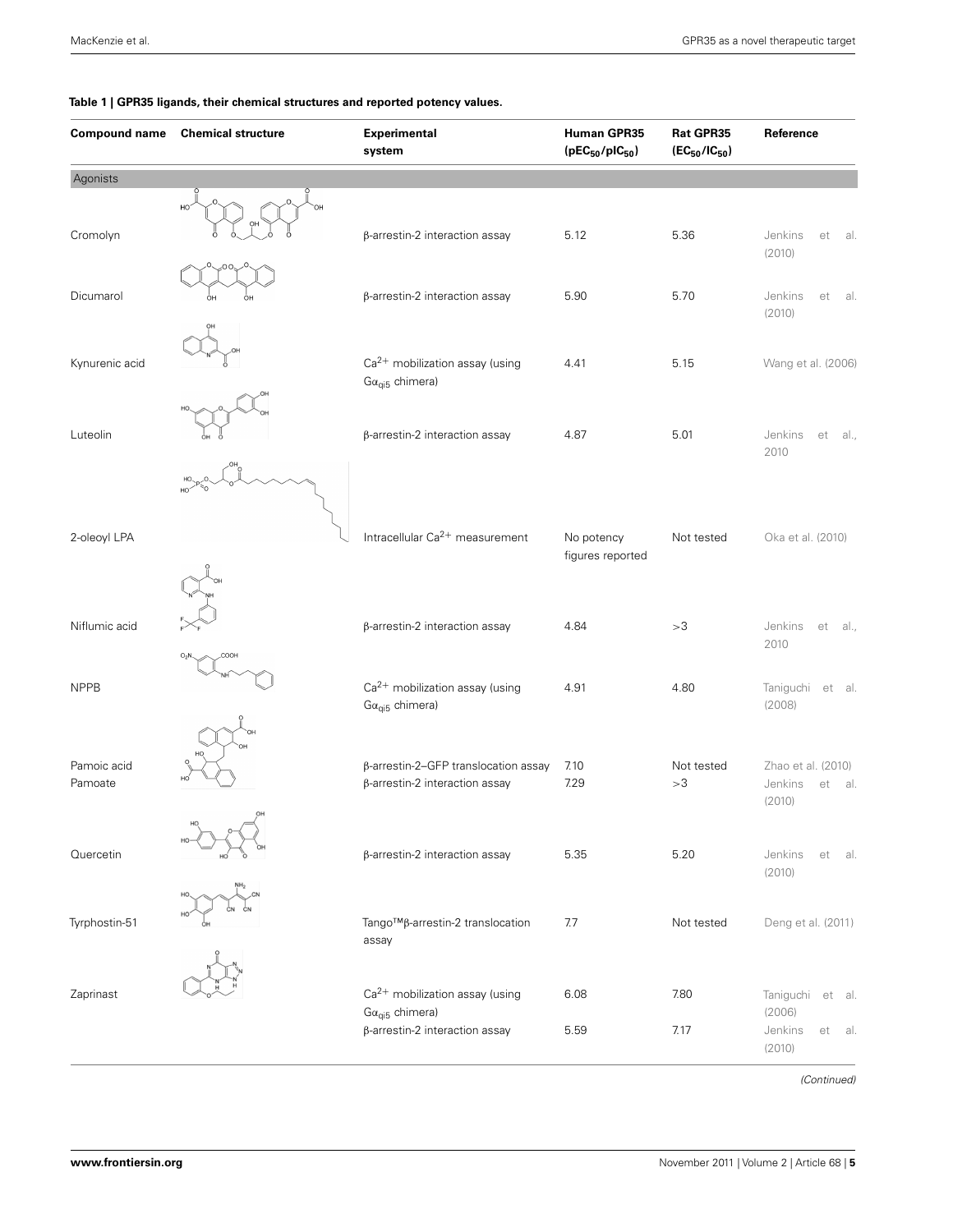#### **Table 1 | Continued**

| <b>Compound name</b> | <b>Chemical structure</b> | <b>Experimental</b><br>system        | <b>Human GPR35</b><br>( $pEC_{50}/pIC_{50}$ ) | <b>Rat GPR35</b><br>$(EC_{50}/IC_{50})$ | Reference                     |
|----------------------|---------------------------|--------------------------------------|-----------------------------------------------|-----------------------------------------|-------------------------------|
| Antagonists          |                           |                                      |                                               |                                         |                               |
| CID-1542103 (ML144)  |                           | β-arrestin-2-GFP translocation assay | 5.65                                          | Not tested                              | Heynen-Genel<br>et al. (2010) |
| CID-2745687          |                           | β-arrestin-2-GFP translocation assay | 6.89                                          | Not tested                              | Zhao et al. (2010)            |
| CID-2286812 (ML145)  |                           | β-arrestin-2-GFP translocation assay | 7.70                                          | Not tested                              | Heynen-Genel<br>et al. (2010) |

since demonstrated that zaprinast activates both human and rat orthologs of GPR35 at micromolar concentrations but, like kynurenic acid, zaprinast is significantly less potent at human than rat GPR35 with reported pEC<sub>50</sub> values in BRET-based β-arrestin-2 assays of 5.4 and 7.1, respectively. Zaprinast is better known as an inhibitor of cyclic GMP phosphodiesterases, specifically PDE5 and PDE6. This creates difficulties in disentangling the separate effects of this ligand which reflect activation of GPR35, from effects that are produced via elevated levels of cyclic GMP. However, given its robust potency at both species orthologs within multiple assay systems *in vitro,* zaprinast can be utilized as an excellent reference compound in the identification process of other possible ligands.

## **PAMOIC ACID AND OTHER PRESTWICK CHEMICAL LIBRARY® HITS**

The majority of other currently described GPR35 synthetic ligands (**[Table 1](#page-4-0)**) have been identified via screens of the Prestwick Chemical Library®, which contains 1120 small molecule drugs with known bioavailability and safety characteristics. This approach identified pamoic acid (4-[(3-carboxy-2-hydroxynaphthalen-1 yl)methyl]-3-hydroxynaphthalene-2-carboxylic acid) as a potent activator of human GPR35 [\(Jenkins et al., 2010;](#page-8-0) [Zhao et al.](#page-9-0), [2010](#page-9-0)). Interestingly, pamoate is a compound previously considered by the Food and Drug Administration as an inactive "salt" component, used to prolong the life of formulations in a wide range of drugs which are currently available on the market [\(Neubig](#page-9-0), [2010](#page-9-0)). Pamoic acid was elegantly shown to activate human GPR35 using a wide array of *in vitro* techniques, including ERK1/2 phosphorylation, β-arrestin-2 recruitment and fluorescence internalization assays. Importantly, pamoic acid is significantly more potent than kynurenic acid and zaprinast [\(Jenkins et al.](#page-8-0), [2010](#page-8-0); [Zhao et al.,](#page-9-0) [2010\)](#page-9-0). However, although [Zhao et al.](#page-9-0) [\(2010](#page-9-0)) have also reported pamoic acid to be a useful agonist for mouse GPR35, [Jenkins et al.](#page-8-0) [\(2010](#page-8-0)) noted that pamoic acid displayed very weak potency at rat GPR35 and demonstrated it to be a partial agonist when compared to zaprinast at human GPR35 in both G-protein-dependent and independent assays. [Jenkins et al.](#page-8-0) [\(2010](#page-8-0)) also identified the

anti-asthma medicine cromolyn disodium, the flavonoids luteolin and quercetin, the anti-coagulant dicumarol, and the antiinflammatory agent niflumic acid as GPR35 agonists [\(Jenkins et al.,](#page-8-0) [2010\)](#page-8-0). Interestingly, as with the ligands noted above a number of these compounds also showed marked species selectivity. So, although cromolyn disodium and dicumarol activated human and rat receptors with similar potency, niflumic acid was highly selective for human GPR35 whilst zaprinast and luteolin were selective at rat GPR35 [\(Jenkins et al., 2010](#page-8-0)).

# **ANTAGONISTS OF GPR35**

To date, the only GPR35 antagonist studied significantly is CID2745687 (methyl-5-[(tert-butylcarbamothioylhydrazinylide ne)[methyl\]-1-\(2,4-difluorophenyl\)pyrazole-4-carboxylate;](#page-9-0) Zhao et al., [2010;](#page-9-0) **[Table 1](#page-4-0)**). This is a nanomolar, potentially competitive antagonist of human GPR35 and also reported to inhibit the effe[cts of both pamoic acid and zaprinast at mouse GPR35 \(](#page-9-0)Zhao et al., [2010\)](#page-9-0). Two further structural classes including, ML145 (CID-2286812) and ML144 (CID-1542103) as representative examples, have been reported as GPR35 antagonists (**[Table 1](#page-4-0)**) via a high content screen of nearly 300,000 compounds with ML145 in particular being reported as a high affinity (20 nM) ligand with good selectivity over GPR55 [\(Heynen-Genel et al.](#page-8-0), [2010\)](#page-8-0). The availability of such ligands offers potential to further increase knowledge of the pharmacology and functional roles of GPR35.

# **IMPLICATIONS OF SPECIES SELECTIVITY OF GPR35 AGONISTS**

From the information relating to reported variation in ligand potencies at multiple species orthologs of GPR35 it is apparent that species selectivity and possible ligand bias may exist [\(Milligan,](#page-8-0) [2011\)](#page-8-0). This may have significant implications for the development of GPR35 as a therapeutic target in disease. It will be vital to improve understanding of the basis of ligand selectivity and to document this fully in order to promote translation of information from multiple *in vivo* animal models to man. To date, little is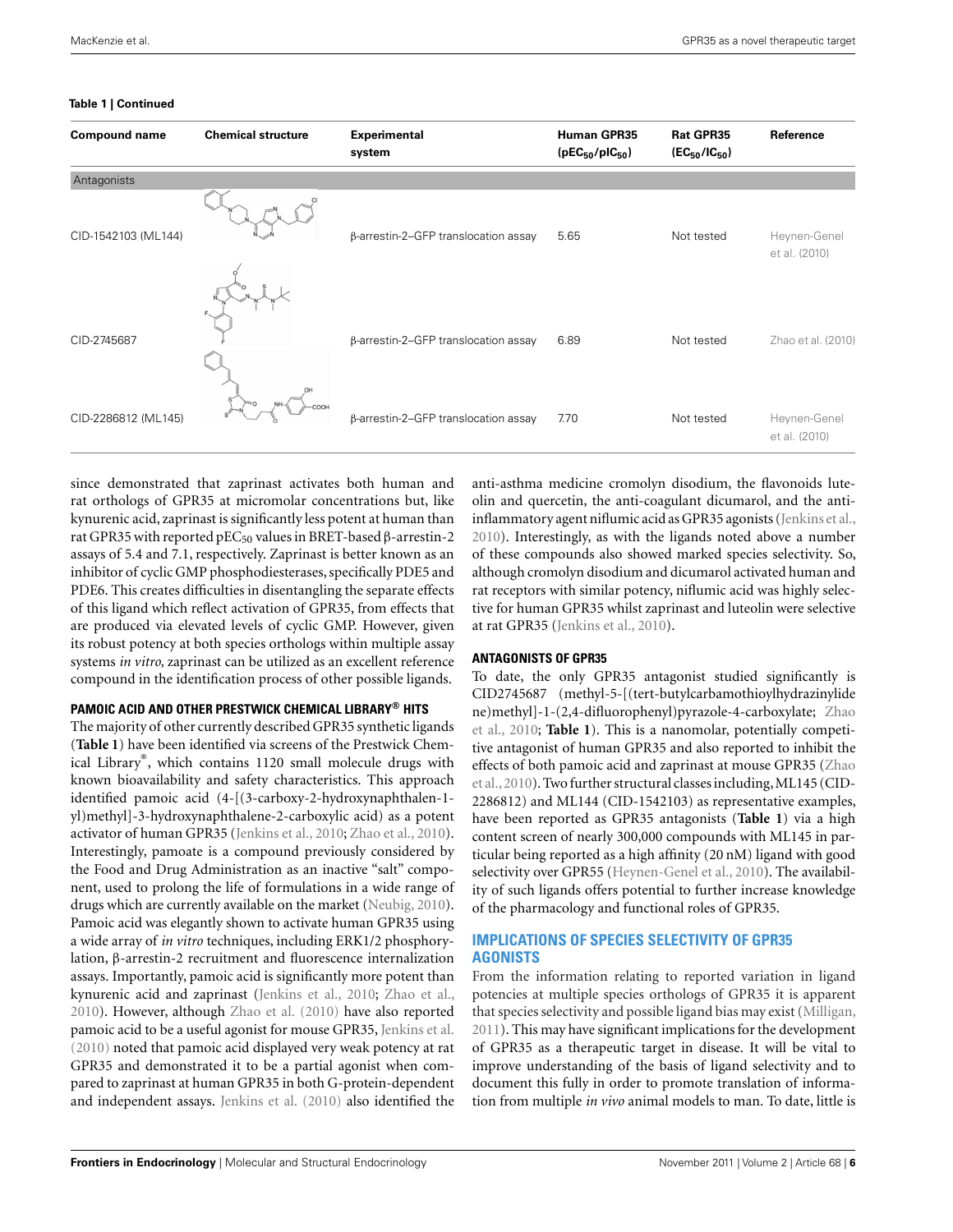known on these issues or even if the various reported ligands bind to the same region of GPR35. Homology modeling and ligand docking studies can provide insight. Based on models of human and rat GPR35 [Jenkins et al.](#page-8-0) [\(2011\)](#page-8-0) hypothesized that the carboxylate moiety of kynurenic acid might form an ionic interaction with the arginine located in transmembrane domain III of GPR35 at position 3.36, because a number of other GPCRs with acidic ligands, including the lactate receptor GPR81, also have an arginine residue at this position. Following alteration of this arginine to alanine in both rat and human GPR35, both kynurenic acid and zaprinast lost function [\(Jenkins et al.](#page-8-0), [2011](#page-8-0)). The same was also true with mutation of the tyrosine residue located at position 3.32, one tur[n of the alpha helix higher than the arginine residue \(](#page-8-0)Jenkins et al., [2011](#page-8-0)). These results highlight these amino acids as key residues of the binding pocket. Much further work is required to both define the nature and extent of the binding pocket and to explain ligand species selectivity. With the application of further mutagenesis and analysis of the effects of a wider range of ligands at such mutants, such studies will truly begin to dissect the nature of species selectivity at GPR35. Further investigation may also be required to assess whether selective ligands also lead to distinct signaling pathways, thus inducing a potential signal bias [\(Milligan,](#page-8-0) [2011\)](#page-8-0). The G-protein coupling profile of GPR35 has been reported to span  $G_{i/o}$ , and  $G\alpha_{12/13}$  families but no coherent attempt has yet been made to assess if ligands activate these pathways differentially [\(Milligan, 2011](#page-8-0)).

## **THERAPEUTIC POTENTIAL FOR GPR35**

#### **CARDIOVASCULAR DISEASE**

Two recent publications have suggested a role for GPR35 in hypertension and the pathology of both heart failure and atherosclerosis. Firstly, a Ser294Arg SNP within GPR35, discussed previously, was shown to have significant association with coronary artery calcification in a patient cohort [\(Sun et al.](#page-9-0), [2008](#page-9-0)). In addition, a link between GPR35, heart failure and hypertension has been implied [\(Min et al.](#page-9-0), [2010](#page-9-0)). This study explored 12 heart failure patient samples (significantly ranging in severity) and two healthy "controls." A selection of genes up-regulated in the heart failure patients was identified via global expression microarray analysis. These investigators then went on to correlate highly expressed genes with traditional heart failure biomarkers such as plasma brain natriuretic peptide, ejection fraction, and pulmonary arterial pressure; thereby facilitating a degree of adjustment for disease severity. Within the up-regulated genes was GPR35. Subsequently, adenovirus-mediated over-expression of GPR35 in primary neonatal cardiomyocytes resulted in hypertrophy and, most interestingly, these studies also demonstrated a significant 37.5 mmHg increase in blood pressure in a transgenic strain of GPR35 knock-out mice over wild type littermates [\(Min et al.](#page-9-0), [2010](#page-9-0)). It is also clear that  $Ga_{13}$  plays significant regulatory roles in embryonic development, cell migration, proliferation, and contraction [\(Suzuki et al., 2009](#page-9-0)), thus establishing  $Ga_{13}$  as an important mediator in pathways relating to the pathology of CVD. T[hus,](#page-8-0) [evidence](#page-8-0) [that](#page-8-0) [GPR35](#page-8-0) [couples](#page-8-0) [selectively](#page-8-0) [to](#page-8-0)  $Ga_{13}$  $Ga_{13}$  (Jenkins et al., [2011](#page-8-0)) may provide a further link to hypertension and CVD. [Ruppel et al.](#page-9-0) [\(2005](#page-9-0)) demonstrated a loss of vascular development and fatality in transgenic mouse neonates via generation

of embryonic vascular endothelial cell specific transgenic knockouts of  $Ga_{13}$ . Additionally, neonatal fatality and abnormal vascular development can be rescued in transgenic models with a  $Ga_{13}$ "floxed" allele, in which  $Ga_{13}$  is flanked by loxP recombination sites, elegantly demonstrating that transgenically targeting vascular endothelial cells is not harmful in itself and therefore, abnormal vascular development can be entirely attributable to the knock down of  $G\alpha_{13}$  [\(Ruppel et al., 2005\)](#page-9-0). These reports are consistent with previous studies which have demonstrated both vascular defects and embryonic lethality in response to  $Ga_{13}$  deficiency [\(Offermanns et al.](#page-9-0), [1997\)](#page-9-0) and others which associate  $Ga_{13}$  with the regulation of morphogenesis and capillary assembly via Rho GTPases in angiogenesis [\(Connolly et al.](#page-8-0), [2002\)](#page-8-0).

Subsequent activation of the Rho A pathway following activation of  $Ga_{13}$  has been reported in a number of studies. Most recently, evidence has emerged regarding the role of subsequent effectors of the Rho A pathway, for example the Rho associated kinases ROCK1/2 and c-Jun  $NH<sub>2</sub>$  terminal kinase, have been implicated in mediating angiogenesis and cardiac hypertrophic responses via the Rho pathway, respectively [\(Maruyama et al.,](#page-8-0) [2002;](#page-8-0) [Bryan et al., 2010\)](#page-8-0). In relation to GPR35, it may be worthwhile to employ techniques to assess JNK activation in neonatal cardiomyocytes given the indirect, yet measurable relation to  $Ga_{13}$ reported here and the hypertrophic response previously reported by [Min et al.](#page-9-0) [\(2010\)](#page-9-0) may have significant implications relating to GPR35. Although activation of  $Ga_{13}$  is promising regarding CVD pathology, it is important to note that GPR35 also couples to  $Ga<sub>i/o</sub>$ which has been demonstrated to be up-regulated in the on-set of hyp[ertension in spontaneous hypertensive rats \(](#page-8-0)Anand-Srivastava et al., [1991;](#page-8-0) [Li and Anand-Srivastava, 2002\)](#page-8-0). Therefore, it might be relevant to suggest that multiple G-protein pathways contribute toward the hypertensive phenotype associated with GPR35.

## **ANTI-NOCICEPTION**

GPR35 has also been suggested as a potential therapeutic target in the treatment of pain. Rat dorsal root ganglion neurons endogenously expressing GPR35 were found to inhibit adenylate cyclase in a pertussis toxin-sensitive manner in response to kynurenic acid and [zaprinast,](#page-9-0) [and](#page-9-0) [to](#page-9-0) [co-localize](#page-9-0) [with](#page-9-0) [TRPV1](#page-9-0) [receptors](#page-9-0) [\(](#page-9-0)Ohshiro et al., [2008\)](#page-9-0). Neurons expressing TRPV1 are involved in nociception, mediation of hyper-analgesia, neurogenic inflammation and neuropathic pain. Therefore, [Ohshiro et al.](#page-9-0) [\(2008\)](#page-9-0) hypothesized that GPR35 may also be involved in nociceptive signaling. This initial hypothesis has since been supported in a number of *in vivo* studies using various GPR35 agonist compounds. Subcutaneous injection of zaprinast or kynurenic acid prior to acetic acid administration significantly reduced the number of writhes in Swiss male mice [\(Cosi et al.](#page-8-0), [2010](#page-8-0)). Interestingly, the co-administration of kynurenic acid and zaprinast did not induce an additive effect on anti-nociception, suggesting that the two ligands were acting via the same pathway [\(Cosi et al.](#page-8-0), [2010](#page-8-0)). However, since kynurenic acid is associated with anti-nociception via antagonism of NMDA receptors [\(Chen et al., 2009](#page-8-0)), and zaprinast is also an effective cGMP phosphodiesterase inhibitor, it may be that these anti-nociceptive effects are not solely attributable to activation of GPR35. Nevertheless, zaprinast has also been shown to induce anti-nociceptive properties in a manner distinct from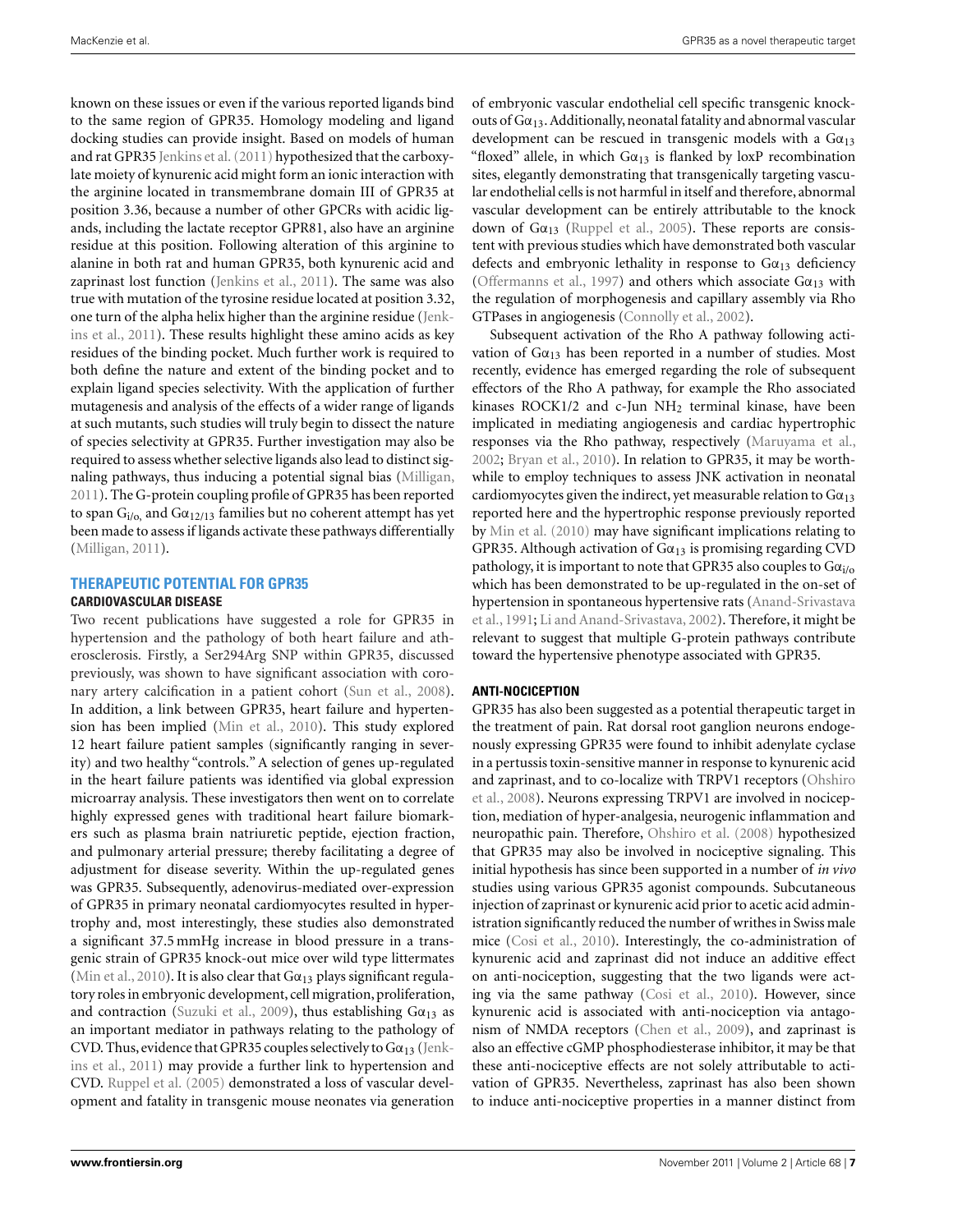phos[phodiesterase inhibition via the formalin test in rats \(](#page-9-0)Yoon et al., [2006](#page-9-0)). Additionally, pamoic acid has been demonstrated to ind[uce a dose-dependent anti-nociceptive response in mice \(](#page-9-0)Zhao et al., [2010\)](#page-9-0).

## **INFLAMMATION**

A number of studies have linked GPR35 to inflammatory regulation, either by the presence of the receptor at the surface of immune-specific cells, or by agonist activation leading to changes in immune response. One of the earliest studies aiming to identify GPR35 agonists showed that treatment with kynurenic acid induced an anti-inflammatory response in GPR35 expressing human peripheral blood mononuclear cells via a reduction in lipopolysaccharide-induced tumor necrosis factor- $\alpha$  (TNF- $\alpha$ ) secretion in a dose-dependent manner [\(Wang et al., 2006](#page-9-0)). TNF-α is a cytokine which acts as part of the innate immune response, principally produced by macrophages in response to infection, trauma, and ischemia. Moreover, large scale gene expression studies have also demonstrated significant up-regulation of GPR35 in macrophages upon response to the polycyclic aromatic hydrocarbon benzo[*a*]pyrene, an environmental contaminant associated with carcinogenic and inflammatory responses [\(Sparfel et al.,](#page-9-0) [2010\)](#page-9-0); and lipopolysaccharide, which caused up-regulation of GPR35 in inflammatory macrophages but not non-inflammatory macrophages [\(Lattin et al., 2008](#page-8-0)).

Further links between GPR35 and pro-inflammatory effects have been demonstrated via treatment of human invariant natural kille[r](#page-8-0) [like](#page-8-0) [T](#page-8-0) [\(iNKT\)](#page-8-0) [cells](#page-8-0) [with](#page-8-0) [kynurenic](#page-8-0) [acid](#page-8-0) [or](#page-8-0) [zaprinast](#page-8-0) [\(](#page-8-0)Fallarini et al., [2010\)](#page-8-0). Activated iNKT cells, which are involved in the maturation of dendric cells, can counter-regulate autoimmunity by secreting cytokines IL-4, IL-5 and TGFβ; or exacerbate autoimmunity through secretion of the pro-inflammatory cytokine, INFγ. In this study iNKT cells stimulated with super-agonist α-Gal-Cer (a chemically synthesized α-galactosylceramide) and kynurenic acid or zaprinast, reduced IL-4 release in a pertussis toxin, dose– responsive manner, without significantly reducing levels of INFγ [\(Fallarini et al.](#page-8-0), [2010](#page-8-0)). Although this study did not speculate on the outcome of GPR35 activation on iNKT cells, previous data show that stimulation of iNKT cells with synthetic glycolipids prevent spon[taneous type 1 diabetes in non-obese diabetic mice \(](#page-9-0)Naumov et al., [2001](#page-9-0); [Sharif et al.](#page-9-0), [2001](#page-9-0)), with repeated administration of α-Gal-Cer suppressing type 1 diabetes by promoting differentiation and recruiting tolerogenic dendritic cells in draining lymph nodes [\(Gillessen et al.](#page-8-0), [2003](#page-8-0)). However, an inability to produce IL-4 and an iNKT T helper type 1 bias has also been associated with human type 1 diabetes [\(Wilson et al.](#page-9-0), [1998](#page-9-0); [Kent et al.](#page-8-0), [2005](#page-8-0)). It will be interesting to determine the role of GPR35 in iNKT cells, and whether modulation of GPR35 has an affect on the development or protection from type 1 diabetes.

Lastly, one of the most prominent studies to associate GPR35 with immune regulation shows that treatment of monocytes and neutrophils with kynurenic acid can cause  $β_2$  integrin mediated firm arrest to intracellular adhesion molecule 1-expressing monolayers of human umbilical vein endothelial cells [\(Barth et al.,2009](#page-8-0)). Kynurenic acid triggered adhesion of monocytic cells was diminished by pertussis toxin treatment, and reduced by small hairpin-RNA delivery targeting GPR35, thereby implicating GPR35 as a

direct mediator of leukocyte adhesion [\(Barth et al.](#page-8-0), [2009](#page-8-0)). Taken together, these data associate GPR35 with immune regulation; although the concentrations of kynurenic acid used in these studies were substantially lower than consistent with the known potency of this ligand at GPR35. Clearly there is a need for further *in vivo* analysis to fully understand the role of GPR35 in immunity.

## **METABOLIC SYNDROME**

In 2007, a patent application regarding "GPR35 and modulators thereof as treatment for metabolic-related disorders" was the first to implicate GPR35 in the pathology of metabolic disorders [\(Leonard et al.](#page-8-0), [2007\)](#page-8-0). A variety of compounds with agonist action at GPR35 including "compound  $1$ "  $[(Z)-5-(3-ethoxy-4$ hydoxy-5-nitro-benzylidene)-thiazolidine-2,4-dione] and "compound 16" [(Z)-5-(4-hydoxy-3-nitro-5-propoxy-benzylidene) thiazolidine-2,4-dione] were able to reduce blood glucose levels in oral glucose tolerance tests, stimulate glucose uptake in differentiated 3T3-L1 adipocytes, and reduce free fatty acid plasma levels in both fasted wild type (C57bl/6) and diabetic (db/db) mice [\(Leonard et al., 2007](#page-8-0)). Additionally, and rather interestingly, GPR35 was identified in the pancreas of db/db mice but *not* obese (ob/ob) diabetic mice using quantitative polymerase chain reaction, whereas expression levels in adipose, liver, spleen, and colon remained similar between these two transgenic lines. Altogether, these data suggests GPR35 may play a role in glucose uptake, storage, and transport. However, as these findings are yet to be confirmed in subsequent studies, further analysis will be required to probe the role of GPR35 in the mediation of glucose homeostasis and diabetes.

# **CONCLUSION**

Although GPR35 was identified 13 years ago, initial progress has been slow to elucidate the function and pharmacology of this "orphan" receptor. This is largely due to a lack of potent ligands and species selectivity between orthologs. Nonetheless, a number of groups have begun to elucidate the pharmacology, function, and therapeutic potential of GPR35. As a result, a number of endogenous and synthetic ligands have been identified which act upon GPR35. Additionally, the first antagonist compounds have been described, and this should greatly enhance receptor characterization in the future. Furthermore, GPR35 has demonstrated a therapeutically relevant tissue expression profile, with significant expression in the immune and gastrointestinal tissue. GWAS have also identified polymorphisms which link to disease; both in the coding and intergenic regions surrounding *GPR35*. Taking these findings together, it is becoming apparent that GPR35 may play a significant role in inflammatory pain, asthma, diabetes, hypertension, cardiovascular disease and irritable bowl disease. Future studies will focus on characterization of the receptor binding pocket, elucidation of receptor specific and potent ligands, and *in vivo* research to determine the extent of GPR35 regulation and its subsequent contribution to disease.

## **ACKNOWLEDGMENTS**

These studies are supported by the Biotechnology and Biosciences Research Council (BBSRC) and British Heart Foundation (BHF). A. E. Mackenzie thanks BBSRC for a "CASE" studentship. J. E. Lappin thanks BHF for a studentship.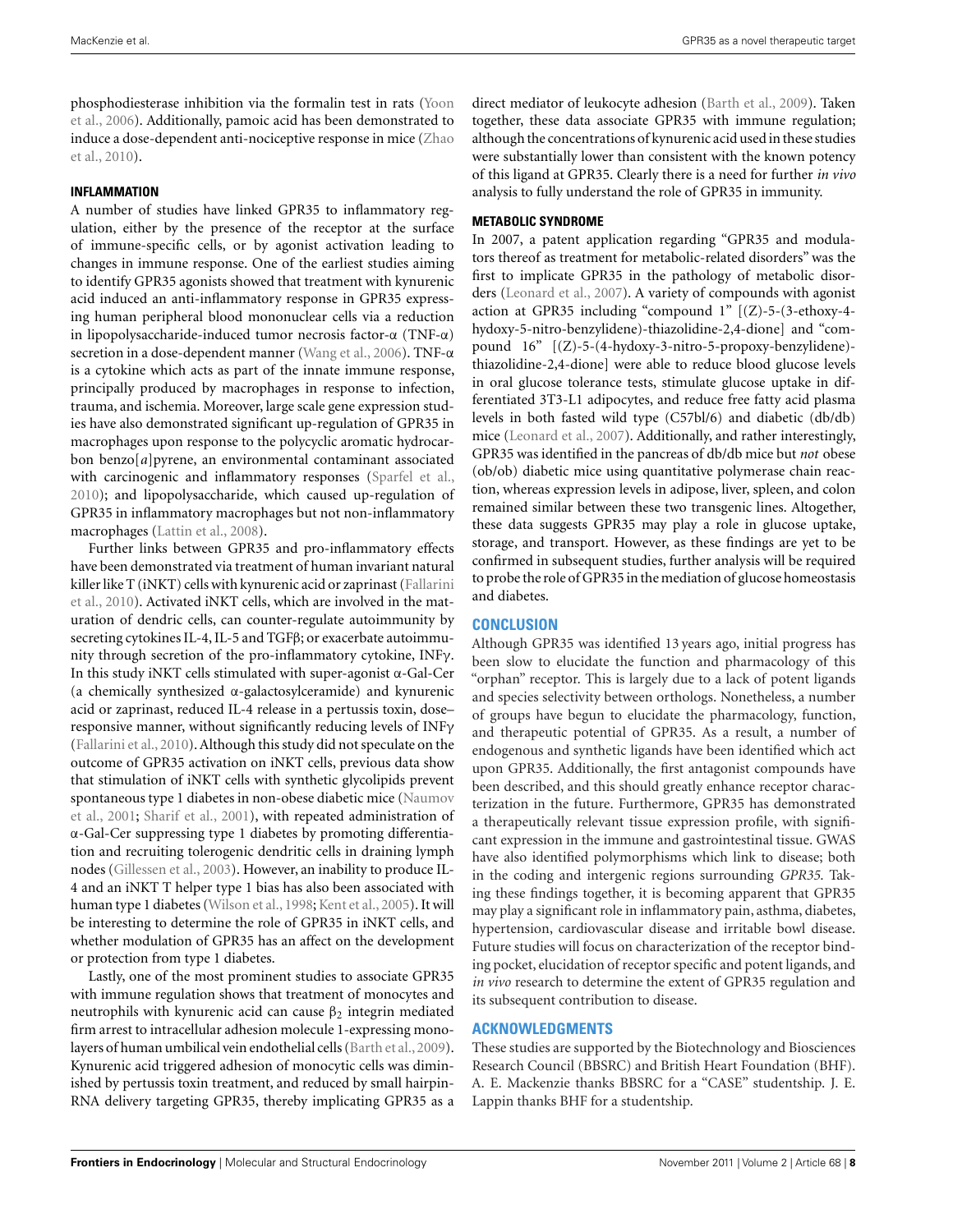#### <span id="page-8-0"></span>**REFERENCES**

- Anand-Srivastava, M. B., Picard, S., and Thibault, C. (1991). Altered expression of inhibitory guanine nucleotide regulatory proteins (Gi alpha) in spontaneously hypertensive rats. *Am. J. Hypertens.* 4, 840–843.
- Aoki, J., Inoue, A., and Okudaira, S. (2008). Two pathways for lysophosphatidic acid production. *Biochem. Biophys. Acta* 1781, 513–518.
- Barth, M. C., Ahluwalia, N., Anderson, T. J., Hardy, G. J., Sinha, S., Alvarez-Cardona, J. A., Pruitt, I. E., Rhee, E. P., Colvin, R. A., and Gerszten, R. E. (2009). Kynurenic acid triggers firm arrest of leukocytes to vascular endothelium under flow conditions. *J. Biol. Chem.* 284, 19189–19195.
- Brown, A. J., Daniels, D. A., Kassim, M., Brown, S., Haslam, C. P., Terrell, V. R., Brown, J., Nichols, P. L., Staton, P. C., Wise, A., and Dowell, S. J. (2011). Pharmacology of GPR55 in yeast and identification of GSK494581A as a mixedactivity glycine transporter subtype 1 inhibitor and GPR55 agonist. *J. Pharmacol. Exp. Ther.* 337, 236–246.
- Bryan, B. A., Dennstedt, E., Mitchell, D. C., Walshe, T. E., Noma, K., Loureiro, R., Saint-Geniez,M., Campaigniac, J. P., Liao, J. K., and D'Amore, P. A. (2010). RhoA/ROCK signaling is essential for multiple aspects of VEGF-mediated angiogenesis. *FASEB J.* 24, 3186–3195.
- Chen, Y., Meininger, V., and Guillemin, G. J. (2009). Recent advances in the treatment of amyotrophic lateral sclerosis. Emphasis on kynurenine pathway inhibitors. *Cent. Nerv. Syst. Agents Med. Chem.* 9, 32–39.
- Connolly, J. O., Simpson, N., Hewlett, L., and Hall, A. (2002). Rac regulates endothelial morphogenesis and capillary assembly. *Mol. Biol. Cell* 13, 2474–2485.
- Cosi,C.,Mannaioni, G.,Cozzi,A.,Carla, V., Sili, M., Cavone, L., Maratea, D., and Moroni, F. (2010). G-protein coupled receptor 35 (GPR35) activation and inflammatory pain: Studies on the antinociceptive effects of kynurenic acid and zaprinast. *Neuropharmacology* 60, 1227–1231.
- Deng, H., Hu, H., and Fang, Y. (2011). Tyrphostin analogs are GPR35 agonists. *FEBS Lett.* 585, 1957–1962.
- DeWire, S. M., Ahn, S., Lefkowitz, R. J., and Shenoy, S. K. (2007). Betaarrestins and cell signaling. *Annu. Rev. Physiol.* 69, 483–510.
- Dowell, S. J., and Brown, A. J. (2009). Yeast assays for G protein-coupled receptors. *Methods Mol. Biol.* 552, 213–229.
- Fallarini, S., Magliulo, L., Paoletti, T., de Lalla, C., and Lombardi, G. (2010). Expression of functional GPR35 in human iNKT cells. *Biochem. Biophys. Res. Commun.* 398, 420–425.
- Fredriksson, R., Lagerstrom, M. C., Lundin, L. G., and Schioth, H. B. (2003). The G-protein-coupled receptors in the human genome form five main families. Phylogenetic analysis, paralogon groups, and fingerprints*. Mol. Pharmacol.* 63, 1256–1272.
- Gillessen, S., Naumov, Y. N., Nieuwenhuis, E. E., Exley, M. A., Lee, F. S., Mach, N., Luster, A. D., Blumberg, R. S., Taniguchi, M., Balk, S. P., Strominger, J. L., Dranoff, G., and Wilson, S. B. (2003). CD1d-restricted T cells regulate dendritic cell function and antitumor immunity in a granulocyte-macrophage colonystimulating factor-dependent fashion. *Proc. Natl. Acad. Sci. U.S.A.* 100, 8874–8879.
- Guo, J., Williams, D. J., Puhl, H. L. III., and Ikeda, S. R. (2008). Inhibition of N-type calcium channels by activation of GPR35, an orphan receptor, heterologously expressed in rat sympathetic neurons. *J. Pharmacol. Exp. Ther.* 324, 342–351.
- Hamdan, F. F., Audet, M., Garneau, P., Pelletier, J., and Bouvier, M. (2005). High-throughput screening of G protein-coupled receptor antagonists using a bioluminescence resonance energy transfer 1-based betaarrestin2 recruitment assay. *J. Biomol. Screen.* 10, 463–475.
- Heynen-Genel, S., Dahl, R., Shi, S., Sauer, M., Hariharan, S., Sergienko, E., Dad, S., Chung, T., Stonich, D., Su, Y., Caron, M., Abood, M. E., and Barak, L. S. (2010). *Antagonists for the Orphan Receptor GPR35. Probe Reports from the NIH Molecular Libraries Program [Internet]*. Bethesda, MD: National Center for Biotechnology Information.
- Hilmas, C., Pereira, E. F., Alkondon, M., Rassoulpour, A., Schwarcz, R., and Albuquerque, E. X. (2001). The brain metabolite kynurenic acid inhibits alpha7 nicotinic receptor activity and increaes non-alpha7 nicotinic receptor expression: physiopathological implications. *J. Neurosci.* 21, 7463–7473.
- Horikawa, Y., Oda, N., Cox, N. J., Li, X., Orho-Melander, M., Hara, M., Hinokio, Y., Lindner, T. H., Mashima, H., Schwarz, P. E., del Bosque-Plata, L., Horikawa, Y., Oda, Y., Yoshiuchi, I., Colilla, S., Polonsky, K. S.,Wei, S.,Concannon, P., Iwasaki, N., Schulze, J., Baier, L. J., Bogardus, C., Groop, L., Boerwinkle, E., Hanis, C. L., and Bell, G. I. (2000).

Genetic variation in the gene encoding calpain-10 is associated with type 2 diabetes mellitus. *Nat. Genet.* 26, 163–175.

- Imielinski, M., Baldassano, R. N., Griffiths, A., Russell, R. K., Annese, V., Dubinsky, M., Kugathasan, S., Bradfield, J. P., Walters, T. D., Sleiman, P., Kim, C. E., Muise, A., Wang, K., Glessner, J. T., Saeed, S., Zhang, H., Frackelton, E. C., Hou, C., Flory, J. H., Otieno, G., Chiavacci, R. M., Grundmeier, R., Castro, M., Latiano, A., Dallapiccola, B., Stempak, J., Abrams, D. J., Taylor, K., McGovern, D., Silber, G., Wrobel, I., Quiros, A., Barrett, J. C., Hansoul, S., Nicolae, D. L., Cho, J. H., Duerr, R. H., Rioux, J. D., Brant, S. R., Silverberg, M. S., Taylor, K. D., Barmuda, M. M., Bitton,A., Dassopoulos, T., Datta, L.W., Green, T., Griffiths, A. M., Kistner, E. O., Murtha, M. T., Regueiro, M. D., Rotter, J. I., Schumm, L. P., Steinhartm, A. H., Targan, S. R., Xavier, R. J., Libioulle, C., Sandor, C., Lathrop, M., Belaiche, J., Dewit, O., Gut, I., Heath, S., Laukens, D., Mni, M., Rutgeerts, P., Van Gossum, A., Zelenika, D., Franchimont, D., Hugot, J. P., de Vos, M., Vermeire, S., Louis, E., Cardon, L. R., Anderson, C. A., Drummond, H., Nimmo, E., Ahmad, T., Prescott, N. J., Onnie, C. M., Fisher, S. A., Marchini, J., Ghori, J., Bumpstead, S., Gwillam, R., Tremelling, M., Delukas, P., Mansfield, J., Jewell, D., Satsangi, J., Mathew, C. G., Parkes, M., Georges, M., Daly, M. J., Heyman, M. B., Ferry, G. D., Kirschner,B., Lee, J., Essers, J.,Grand, R., Stephens, M., Levine, A., Piccoli, D., Van Limbergen, J., Cucchiara, S., Monos, D. S., Guthery, S. L., Denson, L., Wilson, D. C., Grant, S. F., Daly, M., Silverberg, M. S., Satsangi, J., and Hakonarson,H. (2009). Common variants at five new loci associated with early-onset inflammatory bowel disease. *Nat. Genet.* 41, 1335–1340.
- Jenkins, L., Alvarez-Curto, E., Campbell, K., de Munnik, S., Canals, M., Schlyer, S., and Milligan, G. (2011). Agonist activation of the G proteincoupled receptor GPR35 involves transmembrane domain III and is transduced via Galpha and betaarrestin-2. *Br. J. Pharmacol.* 162, 733–748.
- Jenkins, L., Brea, J., Smith, N. J., Hudson, B. D., Reilly, G., Bryant, N. J., Castro, M., Loza, M. I., and Milligan, G. (2010). Identification of novel species-selective agonists of the G-protein-coupled receptor GPR35 that promote recruitment of beta-arrestin-2 and activate Galpha13. *Biochem. J.* 432, 451–459.
- Kent, S. C., Chen, Y., Clemmings, S. M., Viglietta, V., Kenyon, N. S., Ricordi, C., Hering, B., and Hafler, D. A. (2005). Loss of IL-4 secretion from human type 1a diabetic pancreatic draining lymph node NKT cells. *J. Immunol.* 175, 4458–4464.
- Kostenis, E., Waelbroeck, M., and Milligan, G. (2005). Promiscuous Gα proteins in basic research and drug discovery. *Trends Pharmacol. Sci.* 26, 595–602.
- Kuc, D., Zgrajka, W., Parada-Turska, J., Urbanik-Sypniewska, T., and Turski, W. A. (2008). Micromolar concentration of kynurenic acid in rat small intestine. *Amino Acids* 35, 503–505.
- Lattin, J. E., Schroder, K., Su, A. I., Walker, J. R., Zhang, J., Wiltshire, T., Saijo, K., Glass, C. K., Hume, D. A., Kellie, S., and Sweet, M. J. (2008). Expression analysis of G Protein-Coupled Receptors in mouse macrophages. *Immunome Res.* 4, 5.
- Leonard, J. N., Chu, Z. L., Unett, D. J., Gatlin, J. E., Gaidarov, I., Qiu, J., Skinner, P. J., Boatman, D., Hume, S. A., Kellie, M. J., and Sweet Oatman, P. D. (2007). GPR35 and modulators thereof for the treatment of metabolic-related disorders. *United States* 20070077602.
- Li, Y., and Anand-Srivastava, M. B. (2002). Inactivation of enhanced expression of G(i) proteins by pertussis toxin attenuates the development of high blood pressure in spontaneously hypertensive rats. *Circ. Res.* 91, 247–254.
- Luttrell, L. M. (2003). 'Location, location, location': activation and targeting of MAP kinases by G protein-coupled receptors. *J. Mol. Endocrinol.* 30, 117–126.
- Marchese, A., Paing, M. M., Temple, B. R., and Trejo, J. (2008). G Protein-Coupled Receptor Sorting to Endosomes and Lysosomes. *Annu. Rev. Pharmacol. Toxicol.* 48, 601–629.
- Maruyama, Y., Nishida, M., Sugimoto, Y., Tanabe, S., Turner, J. H., Kozasa, T., Wada, T., Nagao, T., and Kurose, H. (2002). Galpha(12/13) mediates alpha(1)-adrenergic receptorinduced cardiac hypertrophy. *Circ. Res.* 91, 961–969.
- Milligan, G. (2003). Principles: extending the utility of [35S]GTP gamma S binding assays. *Trends Pharmacol. Sci.* 24, 87–90.
- Milligan, G. (2011). Orthologue selectivity and ligand bias: translating the pharmacology of GPR35. *Trends Pharmacol. Sci.* 32, 317–325.
- Milligan, G., and Kostenis, E. (2006). Hetero-trimeric G proteins: a short history. *Br. J. Pharmacol.* 147, S46– S55.